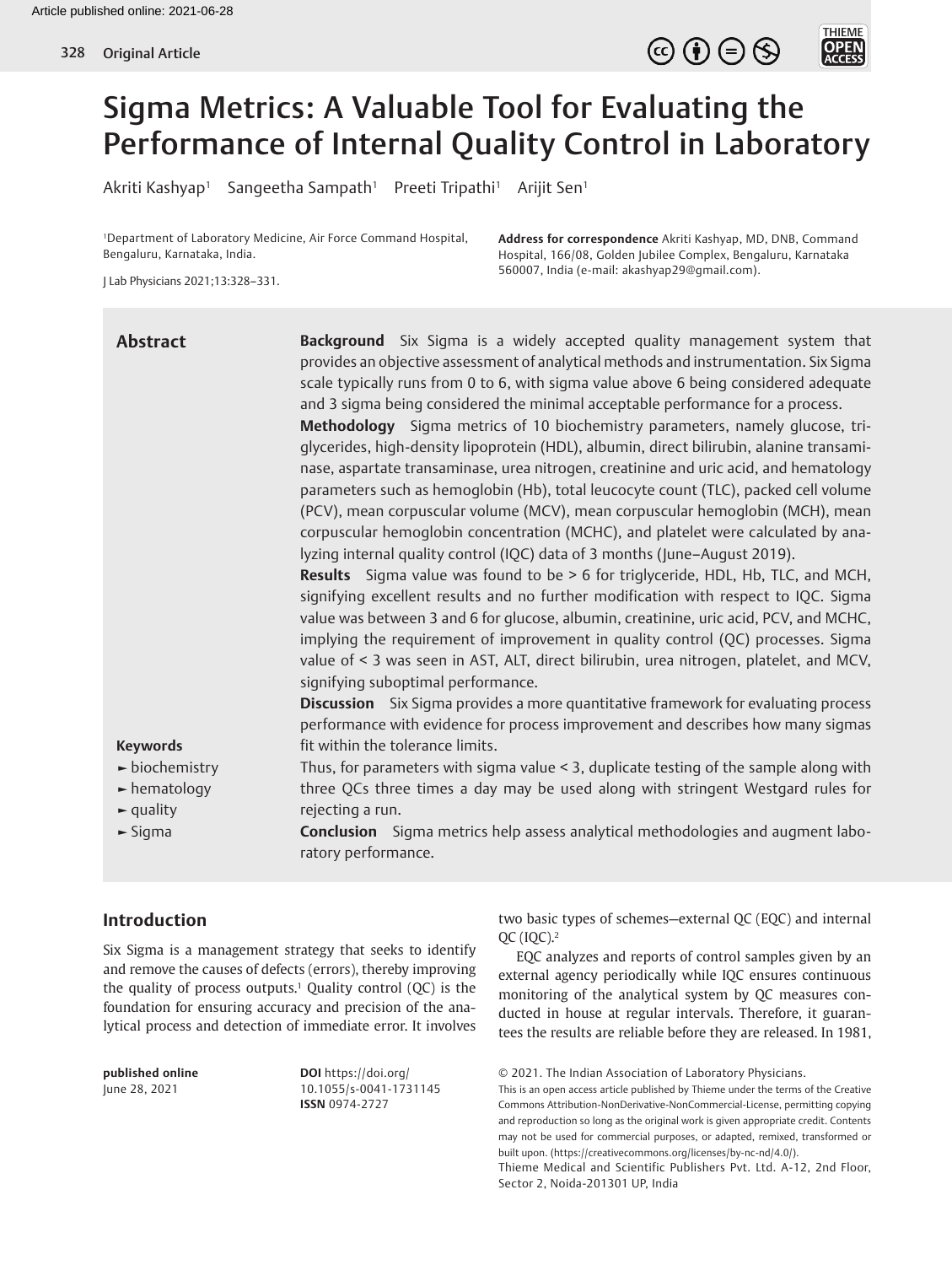| Analyte      | <b>June 2019</b> |                  |             | <b>July 2019</b> |                  |             | August 2019      |                  |             | <b>TEa</b> |
|--------------|------------------|------------------|-------------|------------------|------------------|-------------|------------------|------------------|-------------|------------|
|              | CVL <sub>1</sub> | CVL <sub>2</sub> | <b>Bias</b> | CVL <sub>1</sub> | CVL <sub>2</sub> | <b>Bias</b> | CVL <sub>1</sub> | CVL <sub>2</sub> | <b>Bias</b> |            |
| <b>AST</b>   | 1.52             | 1.09             | 5.0         | 2.25             | 1.9              | 7.0         | 0.2              | 0.6              | 6.12        | 20         |
| Cholesterol  | 1.3              | 0.66             | 0.75        | 4.4              | 2.5              | 3.9         | 2.2              | 2.4              | 7.26        | 10         |
| Glucose      | 1.4              | 2.4              | 5.8         | 3.7              | 3.5              | 1.1         | 1.6              | 1.8              | 4.8         | 10         |
| Triglyceride | 1.34             | 3.9              | 0.14        | 1.9              | 1.8              | 0.21        | 1.9              | 1.5              | 4.49        | 25         |
| Urea         | 6.72             | 6.25             | 4.4         | 8.08             | 5.06             | 2.03        | 11.05            | 4.5              | 0.19        | 10         |
| Albumin      | 1.34             | 0.68             | 0.68        | 1.21             | 1.08             | 3.77        | 0.8              | 1.5              | 6.57        | 10         |
| ALP          | 1.1              | 3.31             | 3.31        | 2.71             | 2.0              | 6.59        | 1.6              | 2.0              | 9.4         | 20         |
| Total        | 6.6              | 4.5              | 6.06        | 5.45             | 2.3              | 9.8         | 7.09             | 0.9              | 17.8        | 20         |

|  |  |  |  |  |  | Table 1 Percentage coefficient of variance (%CV), bias, and total allowable error (TEa) values of biochemistry analytes |
|--|--|--|--|--|--|-------------------------------------------------------------------------------------------------------------------------|
|--|--|--|--|--|--|-------------------------------------------------------------------------------------------------------------------------|

James O. Westgard proposed several statistical process control rules used with Levey–Jennings chart for evaluating QC performance. He proposed that both EQC and IQC, if used alone, are not enough for assessing the exact number of defects or errors in a laboratory.<sup>3</sup> Therefore, using these QC measures along with Six Sigma will help the laboratory to give more accurate results.

Six Sigma is about defects or, if we translate into International Organization for Standardization (ISO) terminology, nonconformances. For the laboratory, we are more comfortable thinking about false positives, false negatives, and outliers as the manifestations of our errors. Six Sigma is a technique or metric to measure the performance of processes as a rate of defects-per-million opportunities (DPM or DPMO) and then minimize these defects.<sup>3,4</sup> To reduce variation within a program, Six Sigma strategy involves measurement of an error followed by analysis which eventually leads to formulation of strategies to improve the process and control the errors.

To eliminate or reduce all variation in a process is the ultimate goal of Six Sigma, in its simplest distillation. For example, variation in a process leads to wasted effort and resources on retesting and workarounds. Reducing defects reduces costs, and improves performance and profitability. A process must try achieving the goal of Six Sigma to deliver both quality and efficiency. The quantitative goal of Six Sigma is to create a process that minimizes variation until six standard deviations can fit within the tolerance limit. Approximately three defects will occur per million opportunities at the level of Six Sigma performance (world-class quality performance).5,6

#### **Objectives**

The objectives of this study are as follows:

- To analyze the QC of both biochemistry and hematology analytes using sigma metric method.
- To plan the frequency of IQC according to the results of Six Sigma metric analysis.

#### **Material and Methods**

The study was conducted at the Department of Laboratory Medicine, Command Hospital Air Force, Bengaluru, Karnataka, India. We analyzed Sigma metrics of 16 parameters (eight parameters each in biochemistry and hematology) using Siemens Automated Biochemistry Analyzer and Sysmex Automated Haematology Analyser (Xt2000i). IQC data of 16 analytes was analyzed retrospectively over a period of 3 months from Jun 2019 to August 2019. Two levels of QC materials (L1 and L2) were assayed before commencing reporting of patient samples every day. The instruments were calibrated regularly. The biochemistry analytes assessed were aspartate transaminase (AST), glucose, cholesterol, triglyceride, urea, albumin, alkaline phosphatase (ALP), and total bilirubin. The hematology parameters analyzed included hemoglobin, while blood cell (WBC), red blood cell (RBC), hematocrit, MCV, MCH, MCHC, and platelet count.

Sigma value was calculated with the following formulas:

Total allowable error (TEa): It is the total allowable difference from accepted reference value seen in the deviation of single measurement from the target value. TEa values of various parameters were taken from Clinical Laboratories Improvement Act (CLIA) guidelines.

Bias: Bias is the systematic difference between the expected results obtained by the laboratory's test method and the results that would be obtained from an accepted reference method. Bias was derived as follows:

Bias  $\% = \frac{\text{our mean same instrument and method}}{\text{num of 100}} \times 100$ Mean of all laboratories using - Mean of all laboratories using instrument and method

Coefficient of variance (CV): CV% is the analytical coefficient of variation of the test method. CV is calculated as follows:

$$
CV % = \frac{Standard deviation}{ Laboratory mean} \times 100
$$

Sigma metrics were calculated from CV, percentage bias, and TEa for the parameters by the following formula:

Σ(σ) = (TEa− bias)/CV%

The results of all the eight biochemistry analytes and eight hematology analytes were tabulated in **►Tables 1** to **3** .

# **Discussion**

To overcome the serious errors originating in clinical laboratories, a new perspective and approach seems to be essential.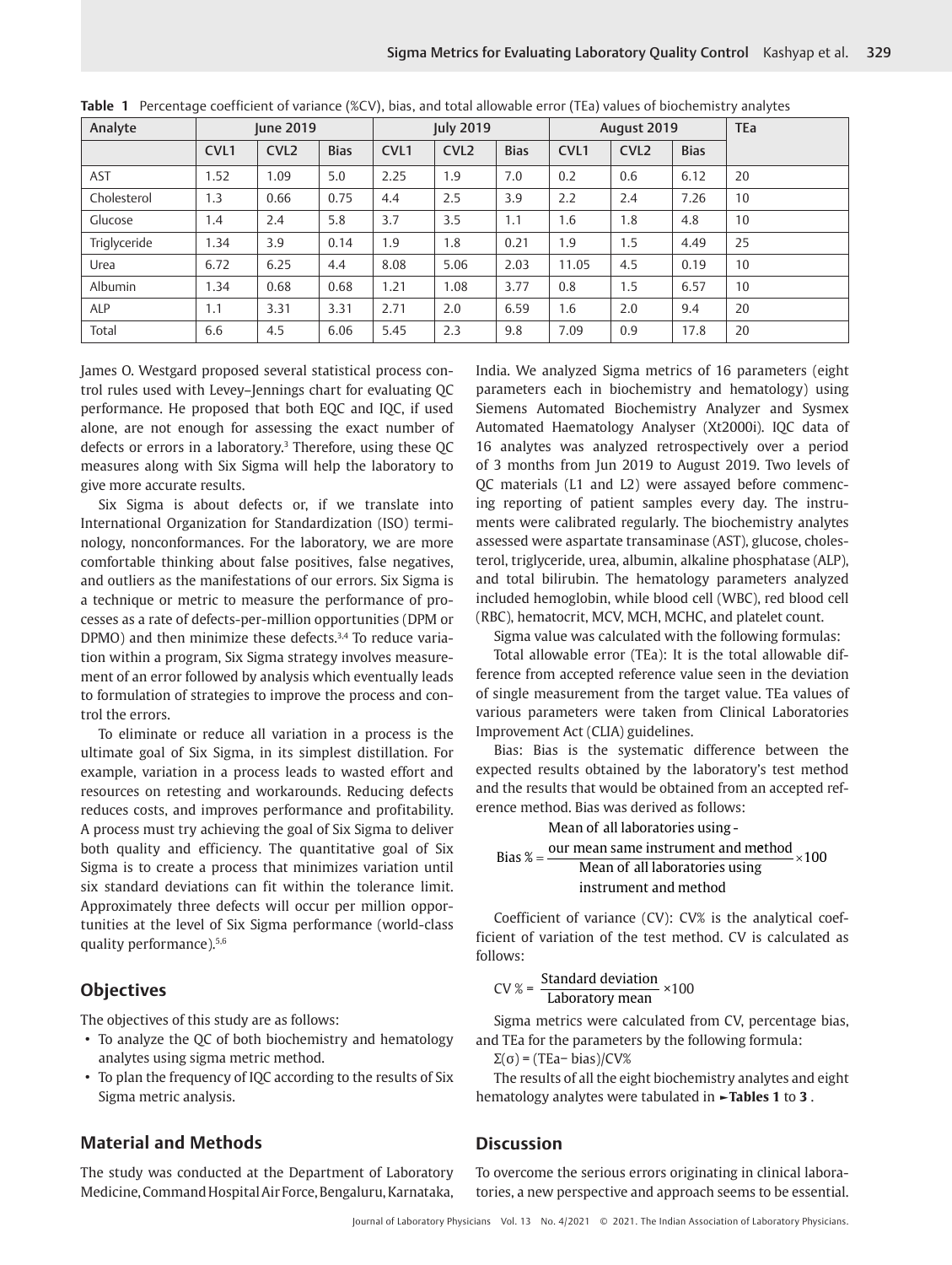| Analyte     |                  | June 2019        |             | <b>July 2019</b> |                  |             | August 2019      |                  |             | <b>TEa</b> |
|-------------|------------------|------------------|-------------|------------------|------------------|-------------|------------------|------------------|-------------|------------|
|             | CVL <sub>1</sub> | CVL <sub>2</sub> | <b>Bias</b> | CVL <sub>1</sub> | CVL <sub>2</sub> | <b>Bias</b> | CVL <sub>1</sub> | CVL <sub>2</sub> | <b>Bias</b> |            |
| <b>WBC</b>  | 1.4              | 2.0              | 0.2         | 1.6              | 2.7              | 0.4         | 1.8              | 2.8              | 1.0         | 15         |
| <b>RBC</b>  | 0.6              | 0.5              | 0.9         | 0.7              | 0.9              | 0.9         | 0.5              | 0.5              | 0.7         | 6          |
| <b>HGB</b>  | 0.7              | 0.9              | 1.8         | 0.7              | 1.1              | 2.5         | 0.8              | 0.5              | 1.8         | 7          |
| <b>HCT</b>  | 0.8              | 0.6              | 4.8         | 0.9              | 1.3              | 2.4         | 0.7              | 0.7              | 3.5         | 6          |
| <b>MCV</b>  | 1.5              | 0.6              | 3.3         | 1.0              | 0.6              | 1.5         | 1.8              | 0.5              | 2.8         | 7          |
| <b>MCH</b>  | 0.8              | 0.9              | 0.3         | 0.7              | 1.1              | 0.8         | 0.8              | 0.6              | 0.8         | 7          |
| <b>MCHC</b> | 2.0              | 1.1              | 0.5         | 1.7              | 1.0              | 0.6         | 1.9              | 0.7              | 1.5         | 10         |
| Plt         | 1.4              | 3.1              | 1.0         | 1.7              | 4.0              | 1.8         | 2.8              | 1.3              | 0.9         | 20         |

|  |  | <b>Table 2</b> Percentage coefficient of variance (%CV), bias, and total allowable error (TEa) of hematology analytes |
|--|--|-----------------------------------------------------------------------------------------------------------------------|
|  |  |                                                                                                                       |

|  |                  |  | Table 3 Six Sigma values of biochemistry and hematology |  |
|--|------------------|--|---------------------------------------------------------|--|
|  | L1 and L2 values |  |                                                         |  |

| Sigma<br>metrics | $\overline{11}$                                                    | 12                                                    |
|------------------|--------------------------------------------------------------------|-------------------------------------------------------|
| $<$ 3            | Cholesterol, total bilirubin,<br>urea, platelet                    | Glucose, urea, alkaline<br>phosphatase, Hct           |
| $3 - 6$          | Glucose, albumin, Hct, MCV,<br><b>MCHC</b>                         | Cholesterol, albumin,<br>total bilirubin, WBC,<br>HGB |
| > 6              | AST, triglycerides, alkaline<br>phosphatase, WBC, RBC,<br>HGB, MCH | AST, triglycerides,<br>MCV, MCH, Plt, RBC             |

**Table 4** Study by Adiga et al

| Sigma<br>metrics | I 1                                                       | 12                                                    |
|------------------|-----------------------------------------------------------|-------------------------------------------------------|
| $<$ 3            | Urea, ALT, BD, BT, Ca,<br>creatinine                      | Urea, AST, BD                                         |
| $3 - 6$          | Glucose, AST,<br>cholesterol, uric acid,<br>total protein | ALT, cholesterol, BT, calcium,<br>creatinine, glucose |
| > 6              | Triglyceride, ALP,<br>HDL, albumin                        | TG, uric acid, ALP, HDL,<br>albumin, total protein    |

**Table 5** Study by Nanda et al

| Sigma metrics | Parameter                                       |
|---------------|-------------------------------------------------|
| $<$ 3         | Total bilirubin, uric acid, SGOT, SGPT, and ALP |
| $3 - 6$       | Glucose, creatinine, triglycerides, urea        |
| > 6           | Total protein, albumin, cholesterol, chloride   |

All laboratory procedures are prone to errors because in many tests, the rate of human intervention is higher than expected. It appears that the best solution for analyzing problems in clinical laboratories is the application of Six Sigma methodology.7

The number of errors or defects per million products or tests is a measure of the performance of a laboratory. Sigma metrics are being adopted as a universal measure of quality, and we can measure the performance of testing processes and service provision using sigma metrics.<sup>6</sup>

Method validation studies and application of QC samples have considerably reduced the error rates of the analytical

phase.8,9 A simple technique that we can use in our laboratories is to translate the method validation results into sigma metrics.6,10 Performance is characterized on a sigma scale, just as evaluating defects per million; values range from 2 to 6, where "state-of-the-art" quality is 6 or more. In terms of Six Sigma performance, if a method has a value less than 3, that method is considered to be unreliable and should not be used for routine test purposes. A method with low sigma levels would likely cost a laboratory a lot of time, effort, and money to maintain the quality of test results.7

In our study we analyzed sigma values of eight biochemistry analytes from June 19 to August 19. Similar study was performed by Adiga et al<sup>1</sup> wherein sigma values of 15 biochemistry analytes were calculated and documented. The results of Adiga et al's study are given in **►Table 4**.

Nanda et al<sup>2</sup> performed a similar study wherein Sigma metrics were calculated from CV, percentage bias, and TEa for 13 biochemistry parameters—glucose, urea, creatinine, total bilirubin, total protein, albumin, uric acid, total cholesterol, triglycerides, chloride, serum glutamic oxaloacetic acid transaminase (SGOT/AST), serum glutamic pyruvic transaminase (SGPT/ALT), and ALP (**►Table 5**).

Thus, we divided the Six Sigma values of all parameters (L1 and L2 values) into three categories:

- Parameters with sigma value < 3.
- Parameters with sigma value between 3 and 6.
- Parameters with sigma value > 6.

We have sigma values < 3 for cholesterol, total bilirubin, urea, platelet (Plt) (L1), glucose, urea, alkaline phosphatase, and haematocrit (Hct) (L2). A very stringent IQC has to be followed for these parameters; the frequency of IQC should be increased and corrective action should be taken for these parameters. Upgraded analyzers and better methodologies may help in achieving sigma values. Thus, sigma metrics values are useful in setting the IQC acceptability criteria.

The frequency of IQC and the criteria for rejection of each QC run for each of the categories mentioned earlier was designed as follows:

- Tests > 6 sigma value (excellent tests)—evaluate with two-level QC once a day and 1:3 SD rule.
- Tests with sigma values between 3 and 6—evaluate with two-level QC once a day (1:2.5 SD rule).